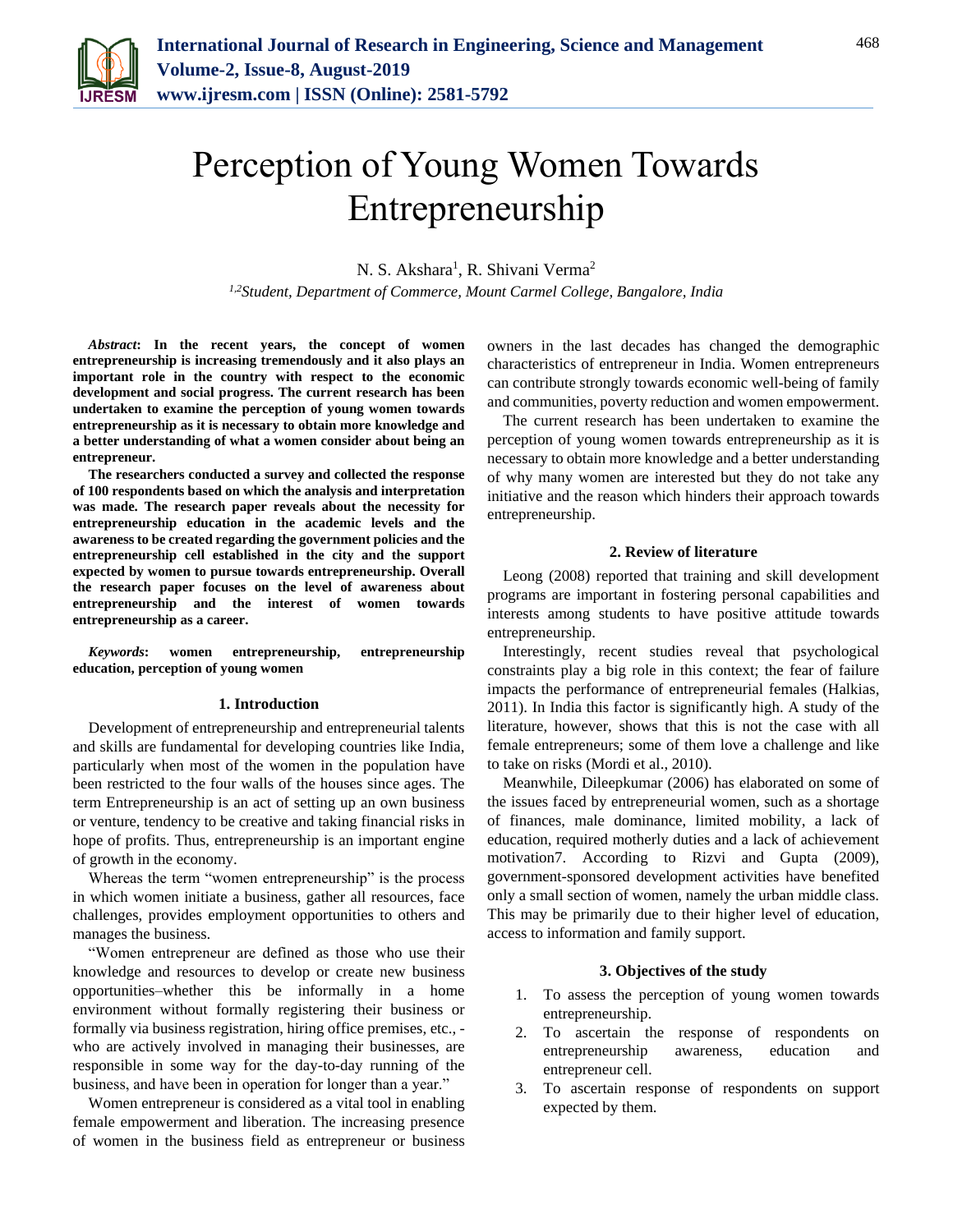

## **4. Limitations of the study**

- 1. Google forms were used by researchers for conducting survey through questionnaire, so the people who do not have access to internet were not a part of our sample.
- 2. Sample size for the research paper is 100, therefore the research would not generalize to represent wide segment of youth.

# **5. Research methodology**

- 1. The research conducted is restricted to youth between the age group of 1-35.
- 2. In order to achieve the objectives of the study, primary data was collected using structured questionnaire which were sent via internet among youth.
- 3. The respondents count is 100 [i.e. n=100].
- 4. The secondary data were collected using internet and journals.

#### **6. Analysis of data**

Table 1

Showing if given an opportunity, wishes to become an entrepreneur

| Given an opportunity, would you like to | No. of      | Percenta |
|-----------------------------------------|-------------|----------|
| be an entrepreneur.                     | respondents | ge       |
| Maybe                                   | 28          | 28.00%   |
| No                                      |             | 2.00%    |
| Yes                                     | 70          | 70.00%   |
| <b>Grand Total</b>                      | 100         | 100.00%  |

## *Analysis and interpretation:*

From the above table, it can be ascertained that the majority of the respondents are interested to become an entrepreneur when given an opportunity which constitutes 70% followed by respondents being unsure (28%), respondents not willing to be an entrepreneur (2%). Therefore, it can be inferred that majority of women are interested to become an entrepreneur if given an opportunity.

*Pie diagram no. 1*



| Table 2                                 |                                    |         |  |  |
|-----------------------------------------|------------------------------------|---------|--|--|
|                                         | Showing the age of the respondents |         |  |  |
| No. of respondents<br>Percentage<br>Age |                                    |         |  |  |
| $1 - 10$ years                          |                                    | 1.00%   |  |  |
| $11 - 20$ years                         | 17                                 | 17.00%  |  |  |
| $21 - 30$ years                         | 79                                 | 79.00%  |  |  |
| 31 - 35 years                           | 3                                  | 3.00%   |  |  |
| <b>Grand Total</b>                      | 100                                | 100.00% |  |  |

#### *Analysis and interpretation:*

From the above table, it can be ascertained that the majority of the respondents belong to the age group "21-30 years" which constitutes 79%, followed by the age group "11-20 years" with 17%, age group "31-35 years" and "1-10 years" with 3% and 1% respectively. Therefore, it can be inferred that majority of women are of age group 21-30 years.

## *Pie diagram no. 2*



Table 3 Showing marital status of respondents

| <b>Marital Status</b> | No. of respondents | Percentage |
|-----------------------|--------------------|------------|
| Married               | 16                 | 16.00%     |
| Single                | 84                 | 84.00%     |
| <b>Grand Total</b>    | 100                | 100.00%    |

## *Analysis and interpretation:*

From the above table, it can be ascertained that the majority of the respondents are single which constitutes 84% and others are married (16%).Therefore, it can be inferred that majority of women are single.

*Pie diagram no. 3*

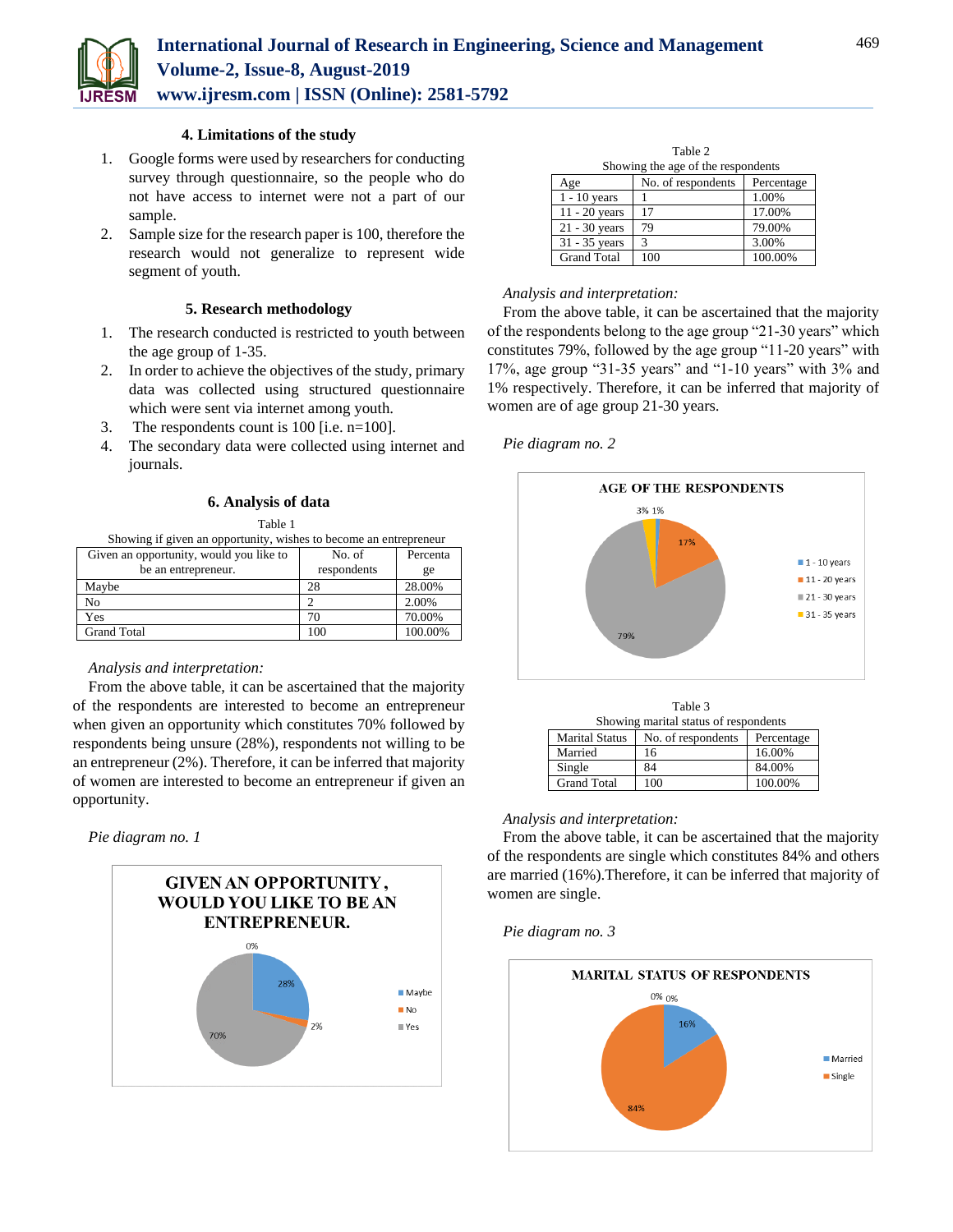

# **International Journal of Research in Engineering, Science and Management Volume-2, Issue-8, August-2019 www.ijresm.com | ISSN (Online): 2581-5792**

| Table 4                                                              |     |         |  |
|----------------------------------------------------------------------|-----|---------|--|
| Showing educational qualifications of respondents                    |     |         |  |
| No. of respondents<br><b>Educational Qualification</b><br>Percentage |     |         |  |
| $10th$ completed                                                     |     | 1.00%   |  |
| 12th completed                                                       | 14  | 14.00%  |  |
| Post-graduation completed                                            | 25  | 25.00%  |  |
| Under-graduation completed                                           | 60  | 60.00%  |  |
| <b>Grand Total</b>                                                   | 100 | 100.00% |  |

# $T = 114$

### *Analysis and interpretation:*

From the above table, it can be ascertained that the majority of the respondents have completed their under graduation which constitutes 60% followed by post-graduation  $(25\%)$ ,  $12<sup>th</sup>$ completed (14%) and  $10^{th}$  completed (1%). Therefore, it can be inferred that majority of women have completed their under graduation.

#### *Pie diagram no. 4*



Table 5

| Showing profession of the respondents |                    |            |  |
|---------------------------------------|--------------------|------------|--|
| Profession                            | No. of respondents | Percentage |  |
| Student                               | 59                 | 59.00%     |  |
| Teacher/Lecturer                      |                    | 2.00%      |  |
| Homemaker                             | 13                 | 13.00%     |  |
| Other                                 | 26                 | 26.00%     |  |
| <b>Grand Total</b>                    | 100                | 100.00%    |  |

## *Analysis and interpretation:*

From the above table, it can be ascertained that the majority of the respondents are students who constitute 59%. The respondents who are homemakers constitutes 13% followed by the profession of Teacher/Lecturer (2%). Therefore, it can be inferred that majority of women are students.

# *Pie diagram no. 5*



Table 6 Showing the awareness about the concept of entrepreneurship

| showing the awareness about the concept of entrepreneurship |             |            |  |
|-------------------------------------------------------------|-------------|------------|--|
| Awareness about the concept of                              | No. of      | Percentage |  |
| entrepreneurship                                            | respondents |            |  |
| Maybe                                                       |             | 3.00%      |  |
| No                                                          |             | 3.00%      |  |
| Yes                                                         | 94          | 94.00%     |  |
| <b>Grand Total</b>                                          | 100         | 100.00%    |  |

# *Analysis and interpretation:*

From the above table, it can be ascertained that the majority of the respondents are aware about the concept of entrepreneurship which constitutes 94% followed by the respondents who are unaware and unsure about the concept with 3% each. Therefore, it can be inferred that majority of women are aware about the concept of entrepreneurship.

## *Pie diagram no. 6*



Table 7 Women establishing a startup

| Ability of woman establishing a<br>startup of her own | No. of<br>respondents | Percentage |
|-------------------------------------------------------|-----------------------|------------|
| Maybe                                                 |                       | 1.00%      |
| No                                                    |                       | 1.00%      |
| Yes                                                   | 98                    | 98.00%     |
| <b>Grand Total</b>                                    | 100                   | 100.00%    |

## *Analysis and interpretation:*

From the above table, it can be ascertained that the majority of the respondents believe that women are able to start or establish a startup on their own which constitutes 98%. Therefore, it can be inferred that majority of women believe that they have the ability to establish a startup of her own.

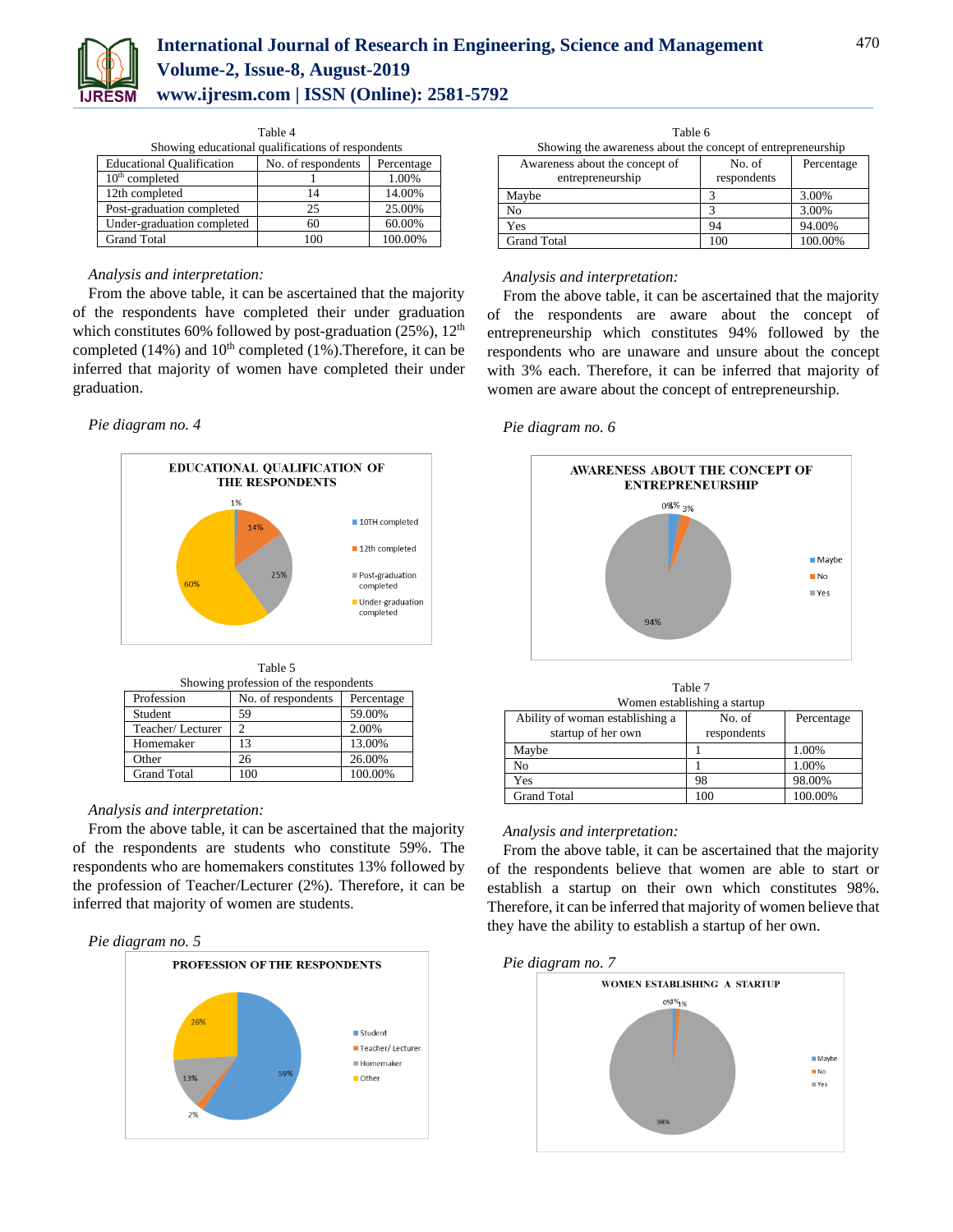

# **International Journal of Research in Engineering, Science and Management Volume-2, Issue-8, August-2019 www.ijresm.com | ISSN (Online): 2581-5792**

| Table 8                                              |             |            |
|------------------------------------------------------|-------------|------------|
| Showing biggest challenge for establishing a startup |             |            |
| The biggest challenge to                             | No. of      | Percentage |
| start your own business                              | respondents |            |
| Entrepreneur skills and traits                       | 31          | 31.00%     |
| Family support                                       | 22          | 22.00%     |
| Lack of education                                    |             | 0.00%      |
| Finance                                              | 25          | 25.00%     |
| Risk involved                                        | 20          | 20.00%     |
| Others                                               | 2           | 2.00%      |
| <b>Grand Total</b>                                   | 100         | 100.00%    |

## *Analysis and interpretation:*

From the above table, it can be ascertained that the majority of the respondents believe that possession of entrepreneur skills and traits is considered to be the biggest challenge for establishing a startup which constitutes 31% followed by finance (25%), family support (22%), risk involved (20%) and other reasons (2%).Therefore, it can be inferred that majority of women have the belief that possession of entrepreneur skills and traits is the biggest challenge to start their own business.

#### *Pie diagram no. 8*



Table 9

| Showing support expected by respondents             |                    |  |
|-----------------------------------------------------|--------------------|--|
| Support expected to start your business             | No. of respondents |  |
| All the above                                       |                    |  |
| Educational institutions, Financial institutions    |                    |  |
| Educational institutions, Financial institutions,   |                    |  |
| Government                                          |                    |  |
| <b>Educational institutions, Government</b>         | 1                  |  |
| Family / Relatives                                  | 39                 |  |
| Family / Relatives, Educational institutions        | 1                  |  |
| Family / Relatives, Financial institutions          | 6                  |  |
| Family / Relatives, Financial institutions,         | 4                  |  |
| Government                                          |                    |  |
| Family / Relatives, Friends                         | 10                 |  |
| Family / Relatives, Friends, Educational            | 1                  |  |
| institutions                                        |                    |  |
| Family / Relatives, Friends, Educational            | 1                  |  |
| institutions, Financial institutions                |                    |  |
| Family / Relatives, Friends, Educational            | $\mathfrak{D}$     |  |
| institutions, Financial institutions, Government    |                    |  |
| Family / Relatives, Friends, Financial institutions | 8                  |  |
| Family / Relatives, Friends, Financial              | 5                  |  |
| institutions, Government                            |                    |  |
| Family / Relatives, Friends, Government             | 1                  |  |
| Financial institutions                              | 12                 |  |

| Financial institutions, Government |  |
|------------------------------------|--|
| Friends                            |  |
| Government                         |  |
| <b>Grand Total</b>                 |  |

#### *Analysis and interpretation:*

From the above table, it can be ascertained that the majority of the respondents believe that support from family and relatives are necessary for a woman to establish a startup which followed by support expected from friends, financial institutions, government. Therefore, it can be inferred that majority of women feel that the support of family and relatives are very important for establishing a startup.

#### *Pie diagram no. 9*



Table 10 Showing the importance of entrepreneurship education

| Is entrepreneurship education | No. of respondents | Percentage |
|-------------------------------|--------------------|------------|
| important                     |                    |            |
| Nο                            |                    | 4.00%      |
| Yes                           | 96                 | 96.00%     |
| <b>Grand Total</b>            | 100                | 100.00%    |

## *Analysis and interpretation:*

From the above table, it can be ascertained that the majority of the respondents believe that entrepreneurship education is important which constitutes 96% and 4% of respondents believe that entrepreneurship education is not important hence necessary. Therefore, it can be inferred that majority of women believe that education on entrepreneurship is important.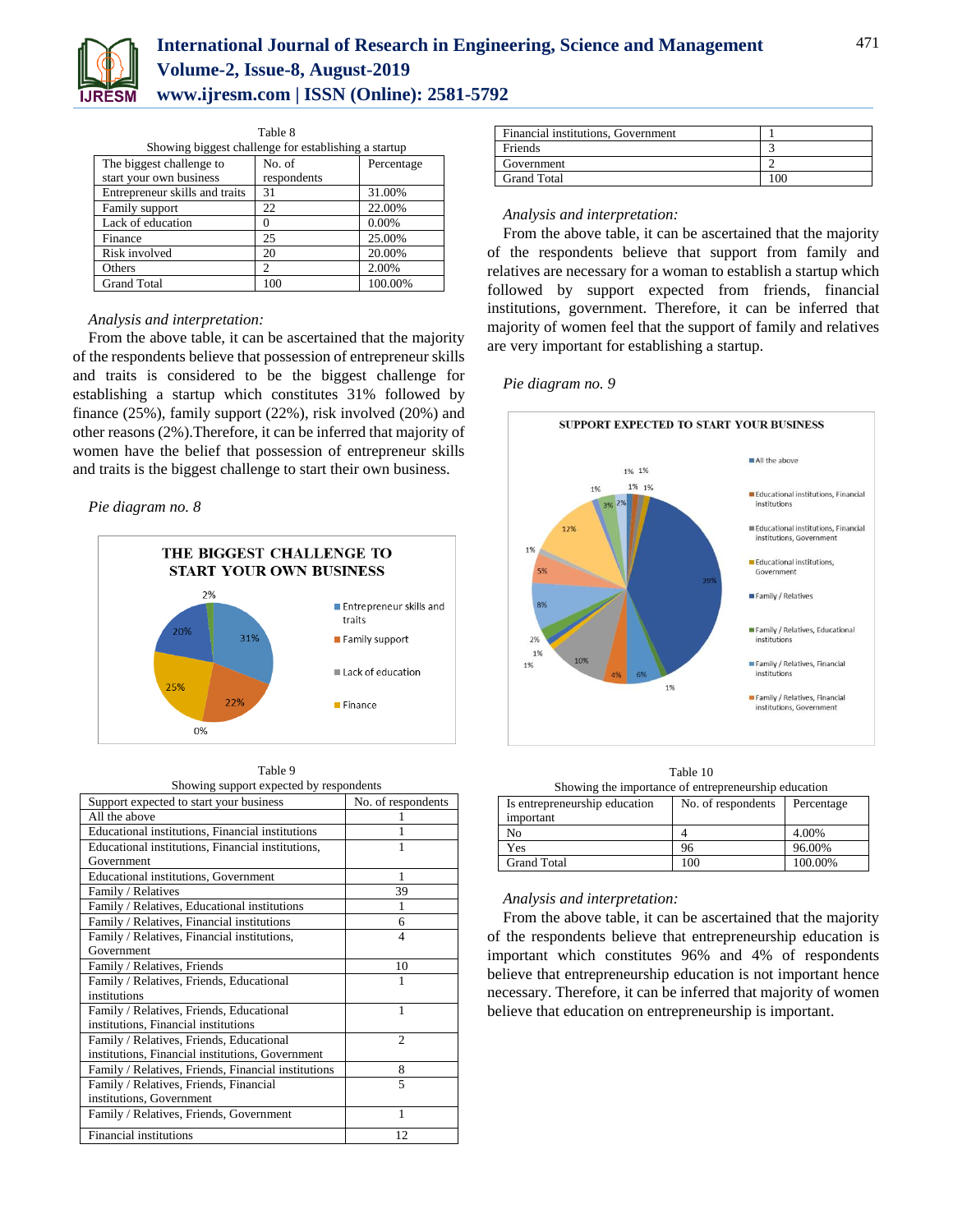

*Pie diagram no. 10*



Table 11

| Showing the need to create awareness on entrepreneurship |             |         |  |
|----------------------------------------------------------|-------------|---------|--|
| There is a need to create<br>No. of<br>Percentage        |             |         |  |
| awareness about entrepreneurship                         | respondents |         |  |
| No                                                       |             | 3.00%   |  |
| Yes                                                      |             | 97.00%  |  |
| <b>Grand Total</b>                                       | 100         | 100.00% |  |

# *Analysis and interpretation:*

From the above table, it can be ascertained that the majority of the respondents believe that there is a need to create awareness on entrepreneurship which constitutes 97% and 3% of respondents believe that entrepreneurship awareness is not important hence necessary. Therefore, it can be inferred that majority of women feel that there is a need to create awareness on the entrepreneurship.

*Pie diagram no. 11*



Table 12

| Showing the level of education for entrepreneurship education |             |            |  |  |
|---------------------------------------------------------------|-------------|------------|--|--|
| Level of education the entrepreneurship                       | No. of      | Percentage |  |  |
| awareness should be created.                                  | respondents |            |  |  |
| Middle stage of education (Class $5 - 8$ )                    | 5           | 5.00%      |  |  |
| Secondary stage of education (Class 9 - 10)                   | 17          | 17.00%     |  |  |
| Senior secondary stage of education                           | 38          | 38.00%     |  |  |
| (Class 11-12)                                                 |             |            |  |  |
| Undergraduate stage                                           | 37          | 37.00%     |  |  |
| Postgraduate stage                                            | 3           | 3.00%      |  |  |
| <b>Grand Total</b>                                            | 100         | 100.00%    |  |  |

*Analysis and interpretation:*

From the above table, it can be ascertained that the majority of the respondents believe that entrepreneurship education and awareness has to be created at Senior secondary stage of education which constitutes 38% closely followed by Undergraduate stage (37%), Secondary stage(17%), Middle stage (5%) , Postgraduate stage(3%). Therefore, it can be inferred that majority of women believe that entrepreneurship education has to be provided at the Senior Secondary Stage of Education.

*Pie diagram no. 12*



Table 13 Showing age–an important factor for entrepreneurship

| Is age an important factor to be.        | No. of      | Percentage |  |  |
|------------------------------------------|-------------|------------|--|--|
| considered while starting your business. | respondents |            |  |  |
| No                                       |             | 73.00%     |  |  |
| Yes                                      |             | 27.00%     |  |  |
| <b>Grand Total</b>                       | 100         | 100.00%    |  |  |

# *Analysis and interpretation:*

From the above table, it can be ascertained that the majority of the respondents believe that age is not an important factor to be considered while establishing a startup which constitutes 73% followed by the respondents who consider age an important factor (27%). Therefore, it can be inferred that majority of women believe that age as a factor is not something important to be considered heavily for establishing a startup.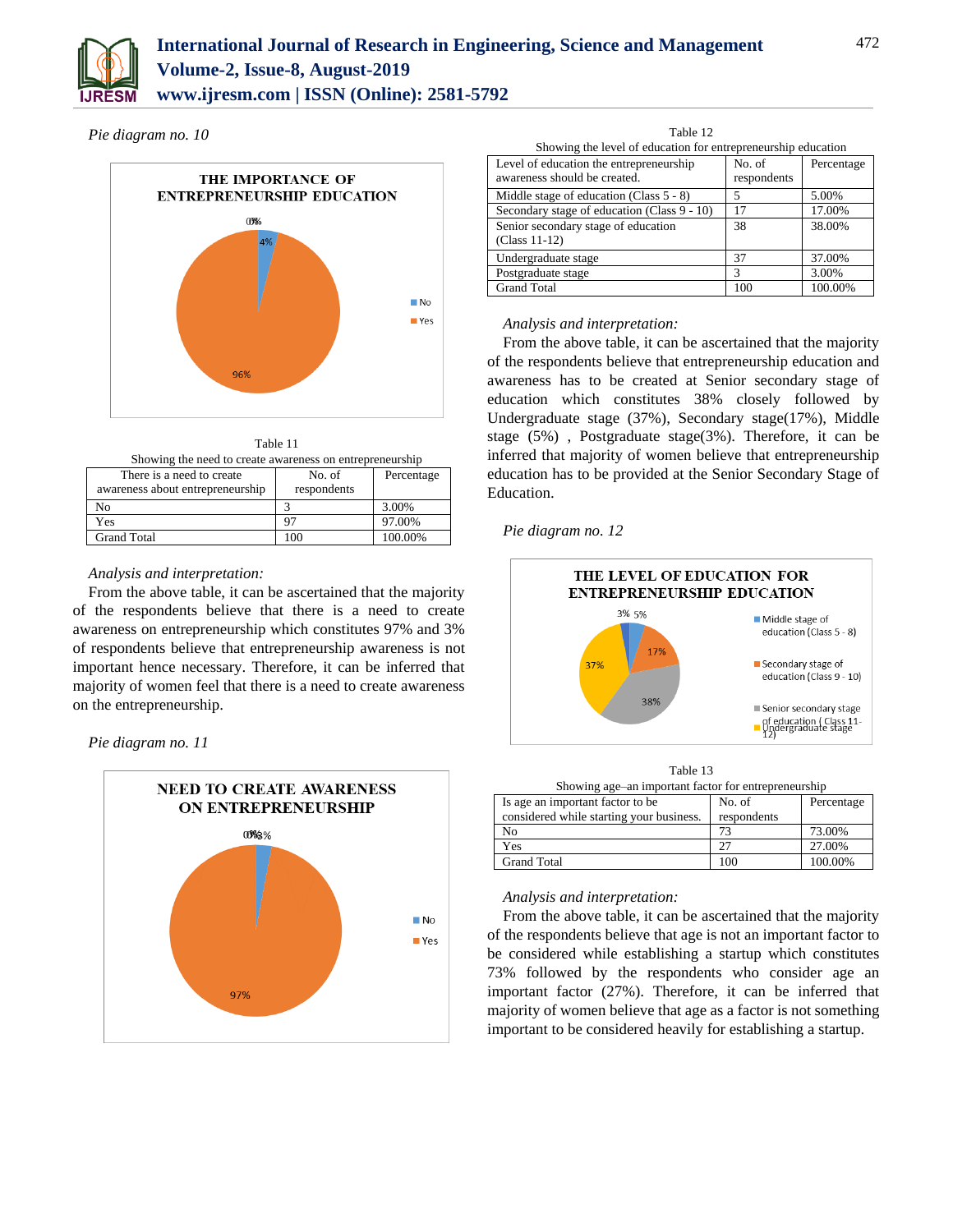

*Pie diagram no. 13*





| Showing awareness about government policies towards entrepreneurship |             |            |  |  |
|----------------------------------------------------------------------|-------------|------------|--|--|
| Are you aware about the policies of                                  | No. of      | Percentage |  |  |
| government towards entrepreneurship?                                 | respondents |            |  |  |
| No                                                                   | 65          | 65.00%     |  |  |
| Yes                                                                  | 35          | 35.00%     |  |  |
| <b>Grand Total</b>                                                   | 100         | 100.00%    |  |  |

# *Analysis and interpretation:*

From the above table, it can be ascertained that the majority of the respondents are not aware about the policies of government towards entrepreneurship which constitutes 65% and 35% are aware of the policies. Therefore, it can be inferred that majority of women are not aware about the various policies which are introduced by the government with respect to entrepreneurship.

*Pie diagram no. 14*



| Showing awareness about the entrepreneurship cell established in the city |             |            |  |  |
|---------------------------------------------------------------------------|-------------|------------|--|--|
| Are you aware about the entrepreneurs                                     | No. of      | Percentage |  |  |
| cells established in your city?                                           | respondents |            |  |  |
| N <sub>0</sub>                                                            | 74          | 74.00%     |  |  |
| Yes                                                                       | 26          | 26.00%     |  |  |
| <b>Grand Total</b>                                                        | 100         | 100.00%    |  |  |

# *Analysis and interpretation:*

From the above table, it can be ascertained that the majority of the respondents are not aware about the entrepreneur cells established in the city which constitutes 74% and 26% are aware of the entrepreneur cells. Therefore, it can be inferred that majority of women are not aware about the entrepreneurship cells established in the city.

# *Pie diagram no. 15*



# **7. Findings**

- 1. The majority of women are interested to become an entrepreneur if given an opportunity.
- 2. The majority of women are of age group 21-30 years.
- 3. The majority of women are single.
- 4. The majority of women have completed their undergraduation.
- 5. The majority of women are students.
- 6. The majority of women are aware about the concept of entrepreneurship.
- 7. The majority of women believe that they have the ability to establish a startup of her own.
- 8. The majority of women have the belief that possession of entrepreneur skills and traits is the biggest challenge to start their own business.
- 9. The majority of women feel that the support of family and relatives are very important for establishing a startup.
- 10. The majority of women believe that education on entrepreneurship is important.
- 11. The majority of women feel that there is a need to create awareness on the entrepreneurship.